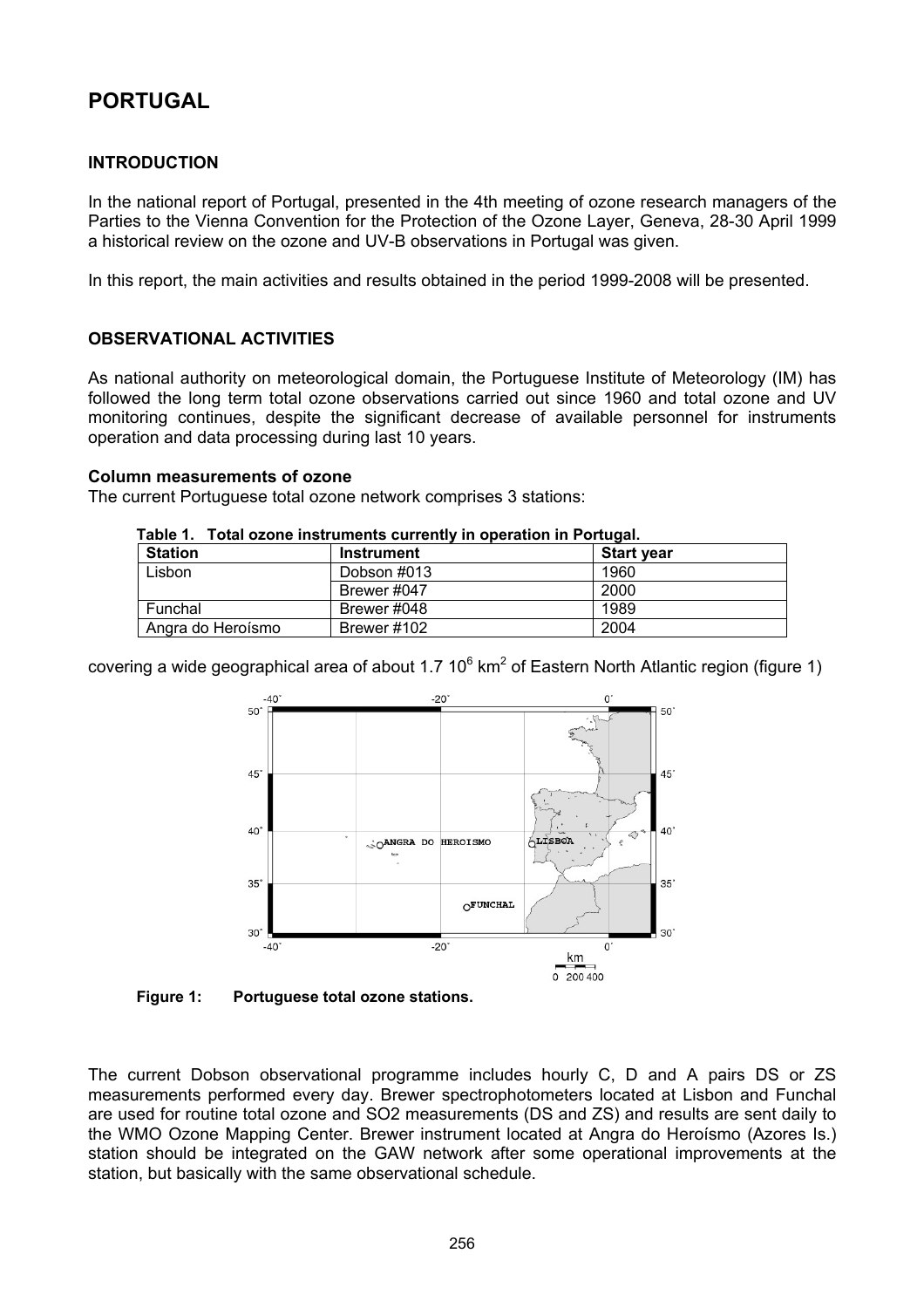### **Profile measurements of ozone**

No regular ozone sounding programme is currently carried out in Portugal, however an intensive campaign performed on 2001 spring (Apr.-May) with simultaneous soundings in Lisbon, Funchal (Madeira Is.) and Lajes (Azores Is.) upper air stations (ROCA II), using Brewer-Mast ozone sondes, showed the impact of UTLS dynamics on ozone vertical distribution changes (figure 2).



**Figure 2: Left: Ozone profile measured at Lisbon on 02.05.2001, showing a second upper troposphere maximum; Right: Ozone sonde launching at Lisboan upper air station.** 

### **UV measurements**

Global UV radiation measurements have been done using spectroradiometers (Brewer MKII) but also broadband detectors (figure 3). Broadband measurements were carried out with Solar Light 501 UV-Biometer detectors during a research project during near two years (2000-2001). Currently, only spectral measurements are done at the three ozone stations referred above. Since June 2004, a Brewer spectrophotometer MKII was re-installed at Angra do Heroísmo (Azores Is.) resuming the measurement programme previously done on 1992-1997.



**Figure 3: UV spectral-broadband network (200-2001).** 

# *Broadband measurements*

Broadband UV measurements were carried out using Solar Light 501 UV-Biometer in the scope of a national funded project (HARTLEY) during 2000-2001. The detectors were located at 4 weather stations near the shore: Viana do Castelo, Coimbra, Sines and Faro. Data collected at the stations were transmitted daily to a central computer by modem phone lines.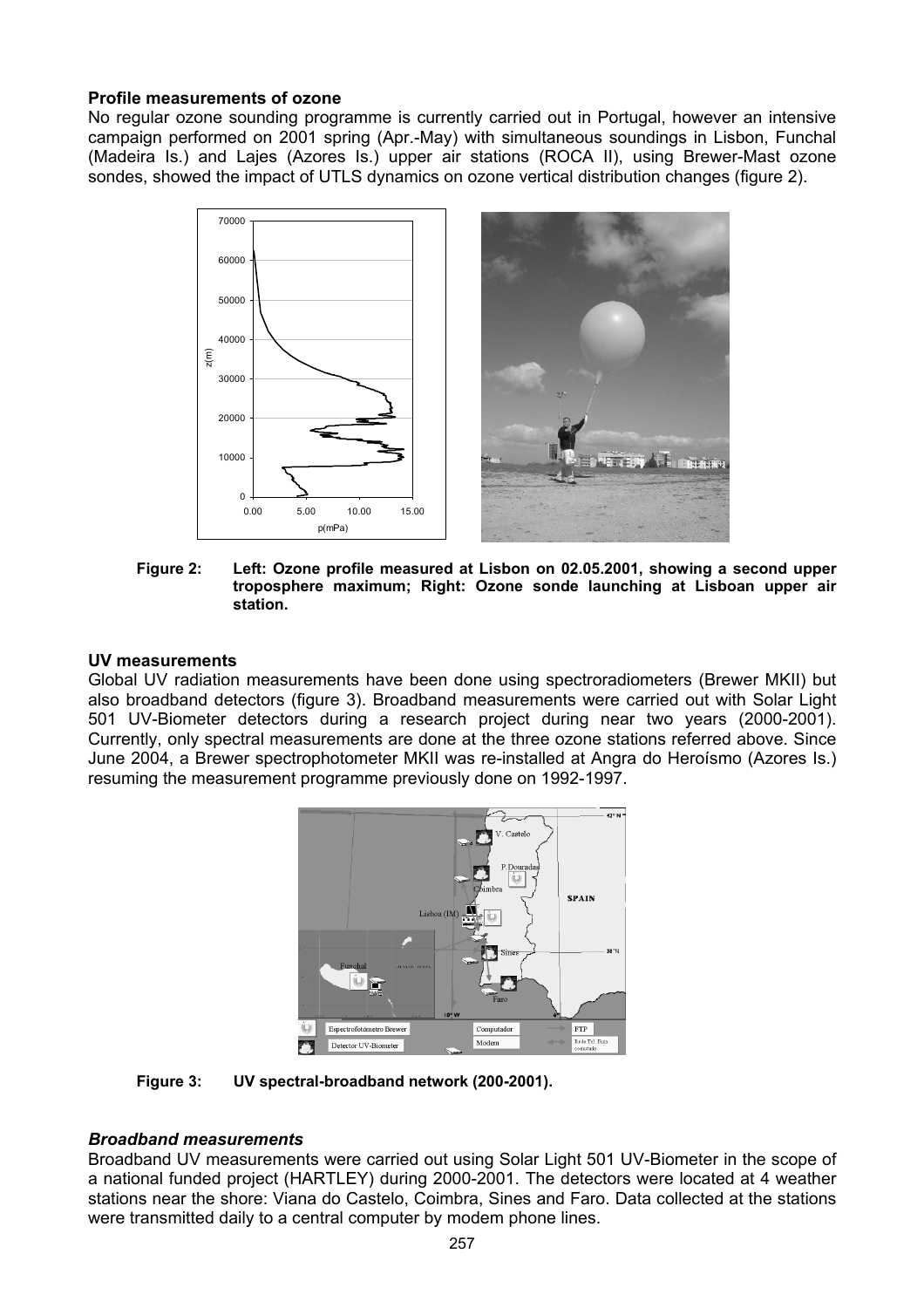Portuguese UV time series are too short for trend studies, however they are very useful for comparison with another sites and with model results. Annual maxima measured UV index values usually ranges from 10 to 11 at (figure 4) mainland and 12 at Funchal. While moderate values started earlier in southern regions, high values ( $7 \le$  UVI  $\le$  8) started almost at the same time on summer.



**Figure 4: Hourly variation of UV index with the day of year at Viana do Castelo (left) and Sines (right).** 

Results over almost two years had shown a reasonable good agreement with clear sky model (MESTRAD) over 37ºN-42ºN latitude range (figure 5). However, measured UVI was sometimes higher than modeled in spring and early summer.



**Figure 5: Measured (shaded) and modelled (contour) UVI distribution with day of year and latitude (37ºN-42ºN).** 

# *Spectroradiometers*

Global UV spectral measurements have been done since 1990 (Funchal) with a Brewer MKII (290- 325 nm). Spectral UV measurements were resumed in Lisbon on June 2000, continuing the measurements started on 1989-1992. Later, in June 2004, a Brewer spectrophotometer MKII was re-installed at Angra do Heroísmo (Azores Is.) resuming the measurement programme previously started on 1992-1997. Preliminary results showed that Brewer UVI values are generally higher than SL500 but closer to the model results using actual total ozone measurements (figure 6).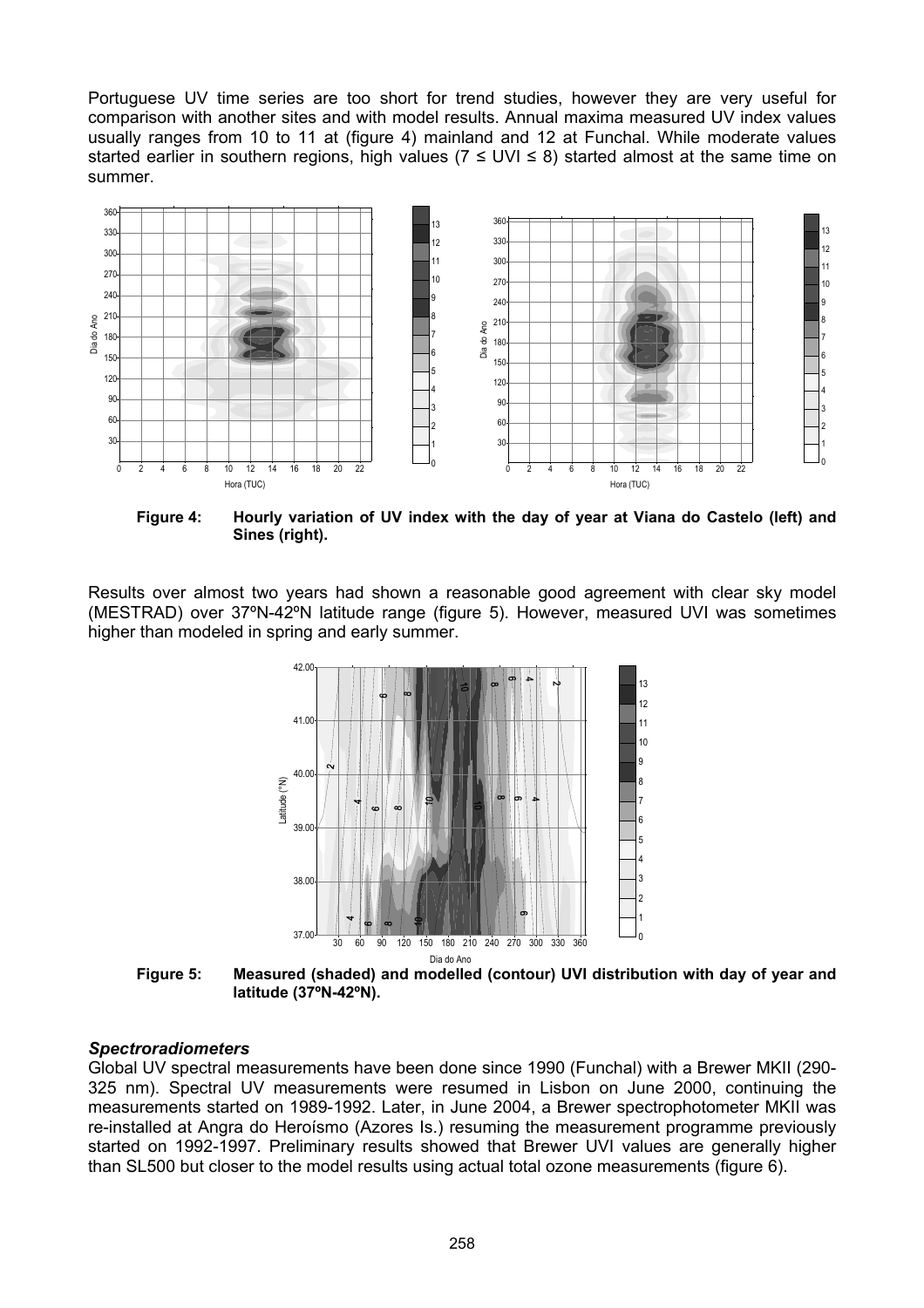

**Figure 6: Observed (circles) Brewer and SL500 and modelled (solid line) UVI daily values at Lisbon (1999-2001).** 

### **Calibration activities**

Since 1999, the Portuguese ozone and UV instruments have participated in several intercomparison campaigns in Europe (table 2).

| <b>Instrument</b> | <b>Place</b>     | Campaign        | Year | Type           |
|-------------------|------------------|-----------------|------|----------------|
| SL501 #3749       | Thessaloniki     | <b>COST 713</b> | 1999 | UV             |
| Dobson #13        | Hohenpeissenberg | <b>WMO</b>      | 2000 | Total ozone    |
| Dobson #13        | Hohenpeissenberg | <b>WMO</b>      | 2004 | Total ozone    |
| Brewer #047       | Lisbon           | <b>QUASUME</b>  | 2004 | UV             |
| Dobson #13        | El Arenosillo    | WMO/Iberonesia  | 2007 | Total ozone    |
| Brewer #102       | El Arenosillo    | WMO/Iberonesia  | 2007 | Total ozone/UV |
| SL501#3749        | El Arenosillo    | WMO/Iberonesia  | 2007 | UV             |

#### **Table 2: International Intercomparison/Calibration campaigns.**





# **RESULTS FROM OBSERVATIONS AND ANALYSIS**

Total ozone observations were analyzed to evaluate potential stratospheric intrusion events over Portugal (STRATOZON project). Results showed that total ozone daily changes are more frequent in Funchal (Madeira Is.) than in mainland (Figure 8).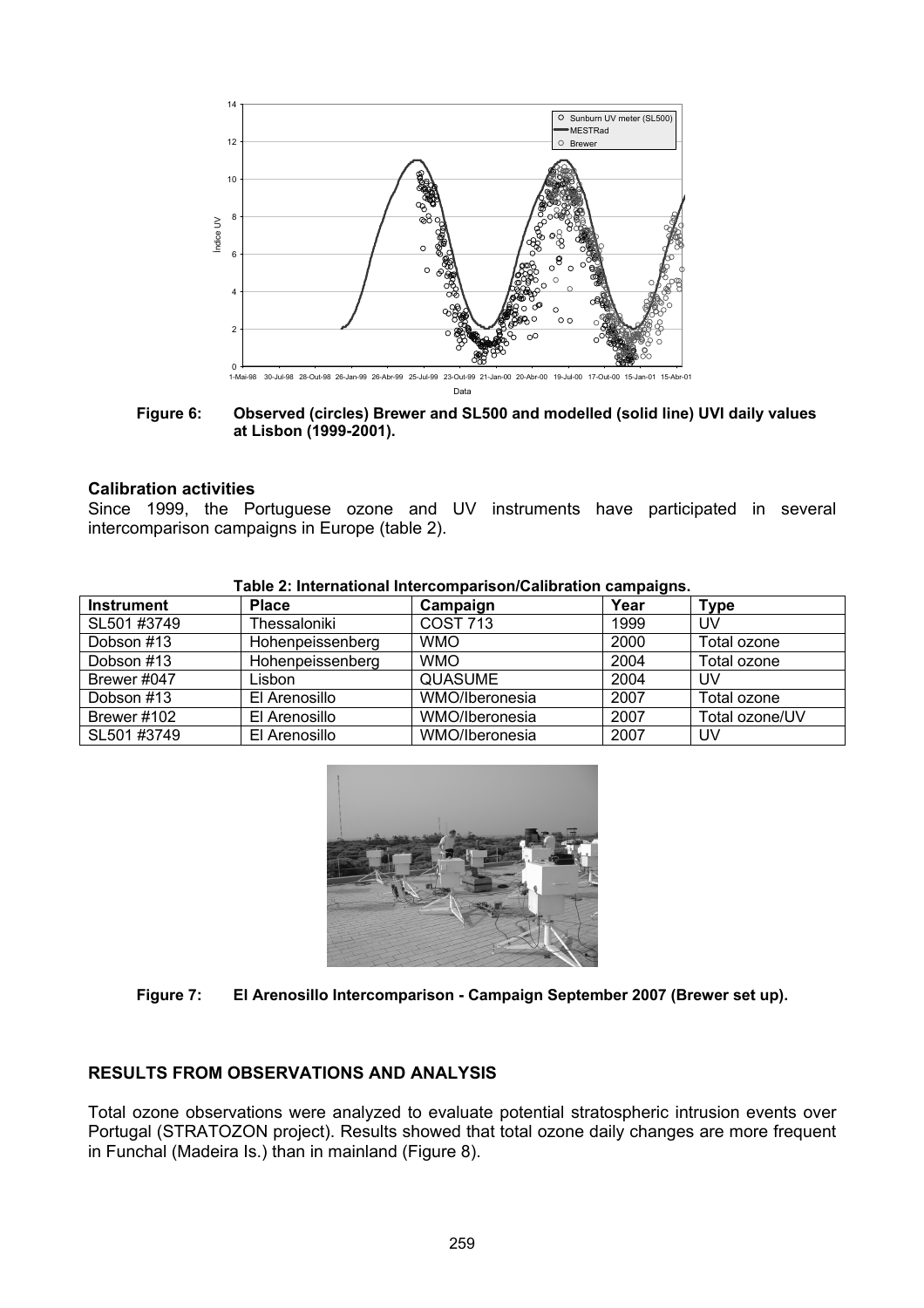

**Figure 8: Histogram of number of days with total ozone consecutive difference classes.** 

# **THEORY, MODELLING, AND OTHER RESEARCH**

Total ozone and global radiation measurements have been used to derive UV radiation from simplified transfer models (figure 9).



**Figure 9: Brewer UVI observed values** *vs* **estimated values from observed global observations and modeled cloudless global and UV (Angra do Heroismo, 2004- 2007).** 

# **DISSEMINATION OF RESULTS**

### **Data reporting**

Total ozone data from Lisbon and Funchal has been submitted daily to the World Mapping Center (LAP-AUTH). Processed and corrected data have been submitted with some delay to the WOUDC. UV spectral data have been submitted to the EDUCE database.

### **Information to the public**

The interest of the public on the UV index information has increased in Portugal. Dissemination of current ozone and UVI information in Portugal is done at the Portuguese Institute of Meteorology webpage [www.meteo.pt](http://www.meteo.pt/). (figure 10). UVI forecasts are based on the products disseminated by the WMO UV specialized regional centre (DWD).